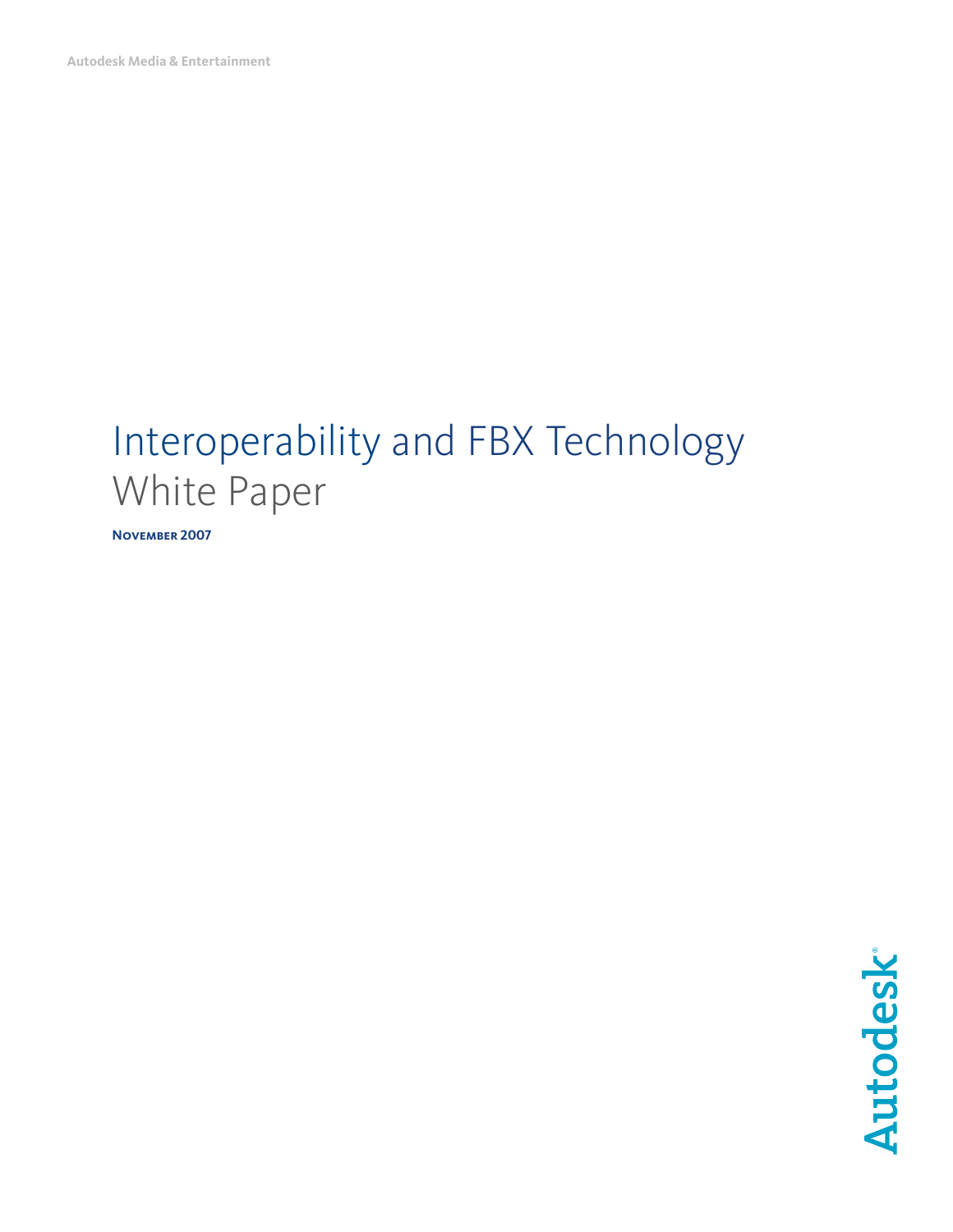### Overview

One of the most widely used 3D interchange formats on the market, Autodesk® FBX® technology is designed to enable workflows built around multiple 2D and 3D digital content creation applications. Such workflows are the lifeblood of large production houses and small boutique studios. In this white paper, you learn how FBX technology can help improve workflow efficiency and productivity and how to use it to enable interoperability among Autodesk® 3ds Max®, Autodesk® Maya®, Autodesk® Motion-Builder™ software, and other applications.

Being able to move data between applications in a production pipeline that employs multiple tools is crucial to the success of any digital content creation workflow, especially for companies using 3D tools to produce films and develop games. For example, such companies often need to access existing content created with earlier versions of the software because their pipelines are standardized on that product. To attract top-notch talent some boutique studios offer artists their choice of tools. When a film house needs to collaborate with a game studio, data interoperability enables team members to share assets built with one toolset and repurpose them with another. It also enables production facilities to have artists modeling with one tool and animators working with a different tool that is better suited to the task. With 3D interchange technology like FBX, a company that prefers to model and animate characters using one toolset is able to outsource architectural and virtual environments to a company that uses a different toolset.

Managing data in production pipelines is becoming more complex. FBX interoperability technology helps reduce the amount of time spent on human, technological, and economic resources repairing or rebuilding assets. The preceding examples show that having both a single file format and a robust data conversion technology that supports a plethora of data types is essential to streamlining a facility's workflow.

Autodesk FBX technology offers a solution to this complex interchange challenge. FBX technology makes it easier to transfer all manner of 3D data types across applications, including market-leading 3ds Max, Maya, MotionBuilder, Autodesk® Flame®, Autodesk® Flint®, and Autodesk® Smoke® software tools, as well as countless proprietary and third-party 2D and 3D tools and plug-ins. Most major 3D data elements, including motion, cameras, characters, non-polygonal surfaces, and skeletal hierarchies, as well as 2D, audio, and video media elements are supported by FBX technology. In addition, FBX technology supports all major NURBS and polygon surface types, keyframe and motion-capture animation, shapes and morph targets, materials and textures, lights, cameras, hierarchical information, and character animation data, including inverse kinematics, envelopes, and deformations.

Autodesk includes FBX plug-ins with both 3ds Max and Maya. MotionBuilder is built to support the FBX file format natively. For application and content vendors, Autodesk offers a C++ software development kit (SDK) and application programming interface (API) for accessing and converting 3D elements to the FBX file format. The SDK is free and runs under Windows®, IRIX®, Mac OS® X, and Linux® operating systems. There is a free utility for converting OBJ, DXF™, 3DS, COLLADA, and other file formats to the FBX file format. And an FBX viewer is available as a plug-in to the QuickTime® application.

The FBX plug-in and SDK deliver unprecedented levels of interoperability. But to take full advantage of this power, you need to be aware of the differences among your 3D applications and to understand how FBX technology helps you solve seemingly insurmountable challenges.

*The following resources are available for download, free of charge, on: www.autodesk.com/FBX*

FBX plug-ins for both 3ds Max and Maya. These plug-ins help you achieve high levels of interoperability between these applications, as well as MotionBuilder.

A C++ software development kit and application programming interface tools. The FBX SDK and API enable content and application developers to access and convert 3D elements to the FBX file format. The SDK is available on Windows, Linux, Mac OS X, and Linux operating systems.

A free utility for converting OBJ, DXF, 3DS, COLLADA, and other file formats to the FBX format.

An FBX viewer as a plug-in to QuickTime. The plugin, installed alongside QuickTime, enables you to view FBX files without needing 3ds Max, Maya, MotionBuilder, or another application installed.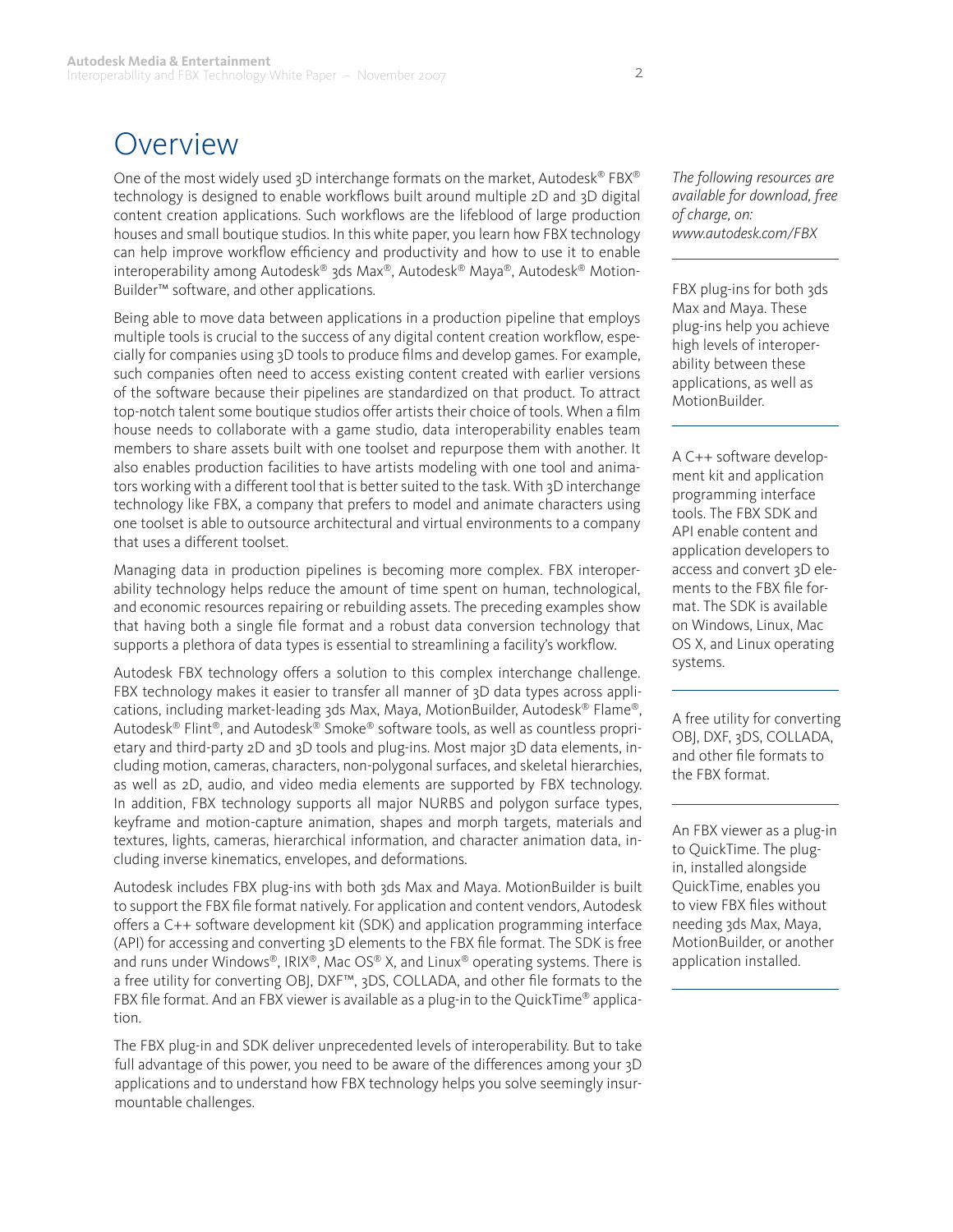### Understanding FBX

FBX is much more than a file format. The FBX technology family of tools—SDK, plugins, and viewer, as well as the FBX file format—offers a comprehensive data interchange solution. In the same way that PDF files let you share documents with users who do not own the word processor or page layout program those documents were created with, FBX technology lets you exchange data between 2D and 3D applications. The FBX file format, however, is more flexible than the PDF format, because data passed between applications via the FBX file format retains its ability to be manipulated.

When data recognized by FBX technology is exported to the FBX file format, it is stored in a lossless manner, retaining full fidelity and functionality. When importing an FBX file, FBX technology in the destination application examines the incoming data. If the data type is not recognized by the destination application, the FBX plug-in tries to convert the data to a form that produces a result functionally equivalent to the result produced in the source application.

For example, say you have an animation produced using a specific type of fcurve:

- If the FBX processing technology recognizes the type of curve, it is stored in a lossless manner and retains full fidelity and functionality in the FBX file. •
- If on import the destination application recognizes the type of curve, the result is lossless interoperability. •
- If on import the destination application does not recognize the type of curve, the FBX plug-in attempts to interpolate the curve's data so its intended result can be reproduced as closely as possible in the destination application. •
- If on export the FBX technology does not recognize the curve type, the curve is automatically resampled (interpolated) using a type of curve supported by the FBX plug-in. When the FBX file is imported into the destination application, the result is full visual fidelity, but your ability to manipulate and edit the data is limited. •

Note: The FBX Warning Manager reports all conversions, warnings, and errors after export and import operations. Warnings keep you informed of what the plug-in needs to modify and in what manner. They do not mean there was a problem. Errors, on the other hand, require attention. An error message means the FBX plug-in encountered something unexpected or the operation may have failed.

Taking this example one step further, say your animation uses TCB (tension, continuity, bias) curves. FBX processing technology is TCB curve-aware, so when the animation is saved in an FBX file, the curve's data is retained. When you import that curve into another application that is TCB curve-aware, the curve appears exactly as it appeared in the source application. If the destination application does not recognize TCB curves, FBX technology attempts a conversion that reconciles the intended result of the TCB curve with existing functionality in the destination application.

FBX technology occasionally encounters data types that cannot be reconciled between two applications. These situations are usually caused by radically different design architectures in the source and destination applications. Autodesk 3ds Max and Autodesk Maya software are prime examples. At the source code level, Maya is based on a graph of nodes, whereas 3ds Max is based on Modifier Stacks. Another difference is that Maya uses two-sided objects and 3ds Max uses two-sided materials. This issue cannot be reconciled by the interchange technology; it must first be addressed by the source and destination applications.

And herein is the source of confusion. FBX technology does not create new functionality in applications but rather rebuilds scenes from the source application using available functionality in the destination application.

*FBX technology supports a wide variety of 2D and 3D data types. If the application you are exporting data to recognizes and supports the same data types and shares algorithmic equivalence, your interchange experience should be seamless and lossless.* 

*In many cases, however, different 3D authoring applications are based on structurally different architectures. They use different algorithms to produce similar effects. Certain features are proprietary and therefore not transferable to other applications.*

*To accommodate situations that are otherwise impossible to resolve, baking assets is an effective way to move the desired result to an application that would not be capable of producing them otherwise.*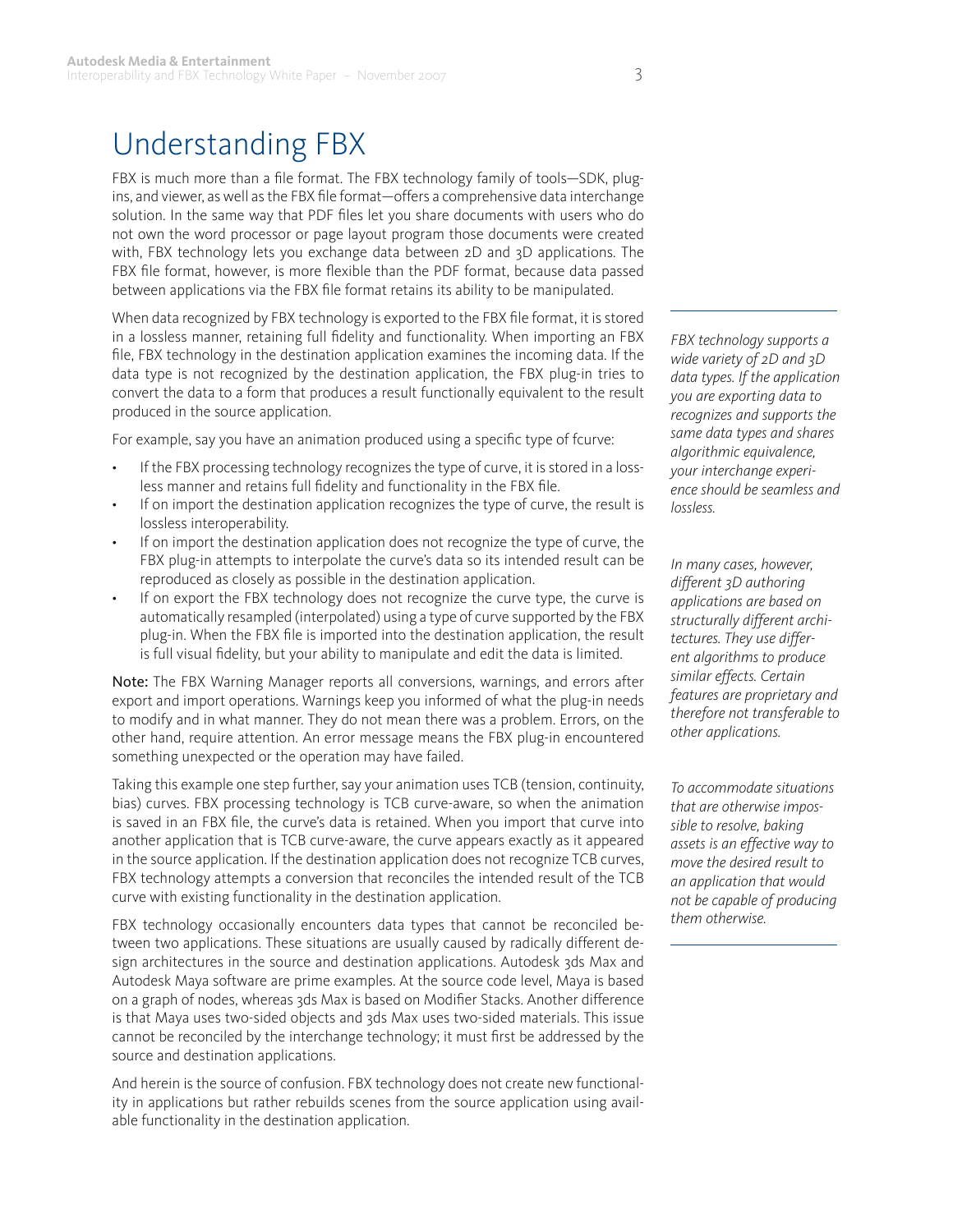### Interoperability & Emulation

#### *Things FBX Technology Can and Cannot Do*

FBX technology supports a wide variety of 2D and 3D data types. The list of data types that it supports is constantly growing, so the following should not be construed as an FBX technology compatibility chart. Rather it is a high-level road map to help you understand what FBX technology can and cannot do, and to help you navigate the differences in 3D content creation tools—in particular 3ds Max, Maya, and MotionBuilder—to achieve the best results.

### **Geometry**

Meshes and NURBS are fully supported in FBX technology. Subdivision surfaces, however, are not yet supported. Maya and 3ds Max use different subdivision surface algorithms, so if you need to move a model built with subdivision surfaces from one application to the other, export it as a mesh with a specific resolution.

#### Deformers

Skinning and the Maya clusters, as well as smooth and rigid bodies, are supported. Vertex caching—the ability to bake vertex animation in both 3ds Max and Maya—is also supported. The FBX SDK and plug-ins can convert 3ds Max representations to Maya and vice versa. This capability is useful for modeling and animating in one application and rendering in another. For example, you have a complex character rig in Maya that you want to render in 3ds Max, but you know that the complex control rig involves constraints and expressions that FBX technology cannot currently transport with full fidelity and functionality. Vertex caching enables you to bake the animation of the vertices into a point cache file. That file can be played back in 3ds Max with exactly the same vertex animation it had in Maya, resulting in a final rendering that looks identical to how the animation looked in Maya.

You retain all the visual fidelity, but you lose the ability to modify the animation in the new application, because the animation consists of vertices that are moving around without any of the data associated with the character rig you used to build it.

### Materials and Shaders

FBX technology supports materials and submaterials as the 3ds Max architecture defines them. The Maya architecture defines materials in a manner different from 3ds Max. In programming terms, a micrograph of a network box is used to express material relationships in Maya, and FBX technology approximates 3ds Max materials with a micrograph that behaves as it would within a Maya application.

Procedural shaders are not supported by FBX technology, which cannot reproduce the procedural shader algorithms found in the source application. To share the visual results of a procedural shader between applications, bake them into an image file before exporting your FBX file.

UVs are similar to procedural textures in that many tools in 3ds Max and Maya generate them using algorithms. FBX technology does not transport those algorithms. It transports UVs that have been baked onto a model. If you used a modifier in 3ds Max to unwrap the UVs or projected UVs onto your model, FBX technology takes a snapshot of those vertices. That snapshot captures the UVs at that moment in time and is transported in the FBX file.

Weights transfer among 3ds Max, Maya, and Motion-Builder well.

One layer of vertex colors is supported, as are normals. But there are a lot of misconceptions about normals. FBX technology transports geometry normals information. Both 3ds Max and Maya usually compute normals on the fly. The 3ds Max algorithm for computing normals, however, is different from that in Maya. When transferring a model between 3ds Max and Maya, you may find that the normals are not always where they were in the original application. When this happens, users sometimes assume the normals did not transfer properly. In the case where default geometry normals do not transfer properly, you need to display and verify the normals. You can explicitly define these normals in Maya using the Set Normals Angle function to correct the issue.

FBX technology also transports the smoothing group information from 3ds Max. But there is no equivalent to smoothing groups in Maya, so FBX technology converts 3ds Max smoothing groups into soft edge/hard edge information that affects the geometry normals in Maya.

#### Animation and Constraints

FBX technology supports all the function curves used by 3ds Max and Maya software. Note that 3ds Max and Maya do not themselves support the same types of fcurves. For example, Maya does not recognize TCB curves, whereas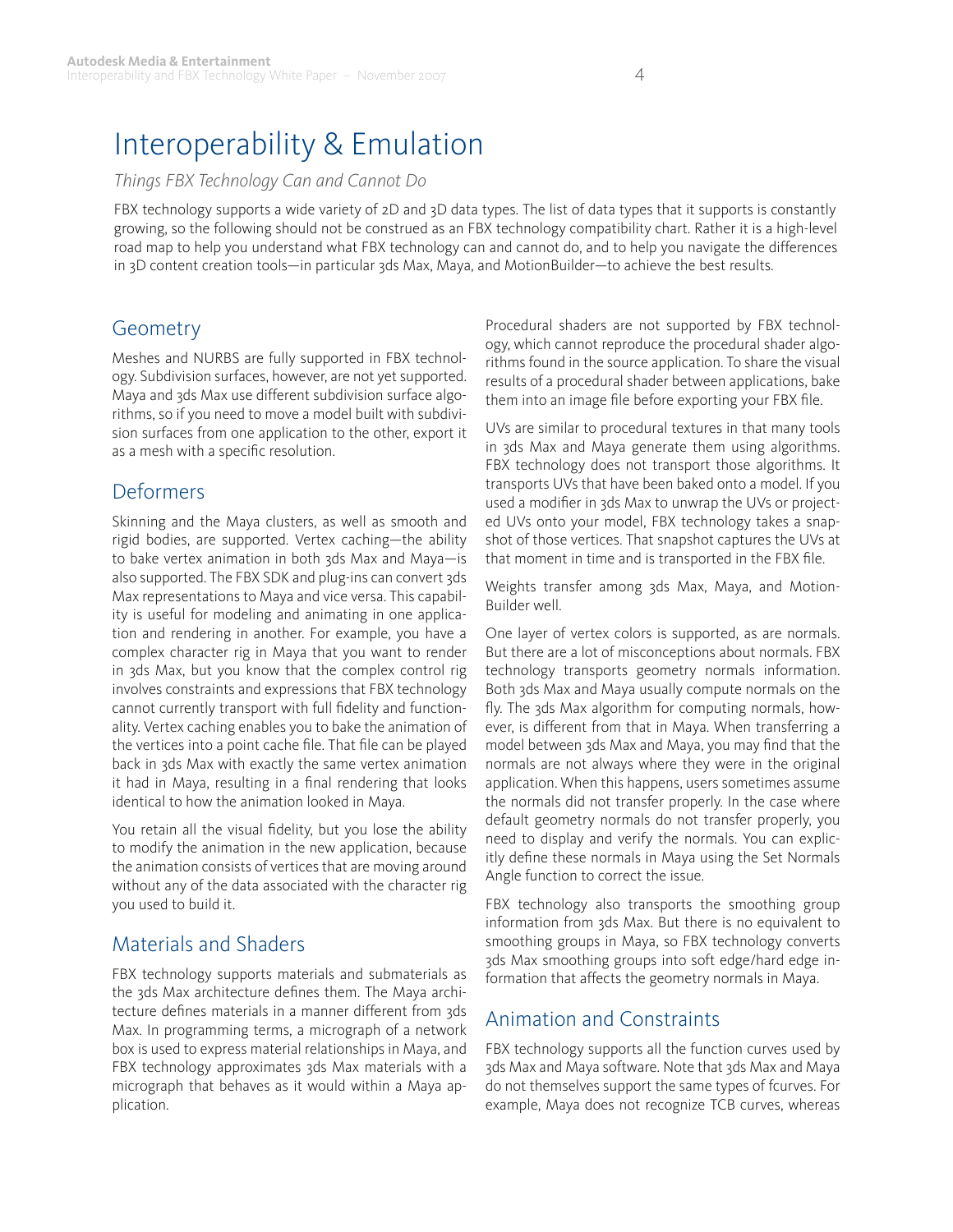3ds Max does. If an animation created with TCB curves is exported to Maya, the animation is saved to an FBX file. The FBX file is TCB-curve aware, so it stores the curve in a lossless manner. When the Maya FBX plug-in encounters the TCB curve during import, FBX technology resamples the curve to approximate its intended result. The FBX technology converts the data to reproduce the animation in the destination application. Without resampling the curve, the animation could not have been transported from 3ds Max to Maya.

The Maya Full Body IK (FBIK) constraint and the Motion-Builder Character constraint are compatible and supported by FBX technology. Solver input data is transported between these two applications. However, there is no equivalent in 3ds Max. Biped is as close as 3ds Max gets, but there is currently no conversion between the FBIK or the Character constraint and Biped. You can, however, export Biped data to Maya or MotionBuilder, which can recognize the data and build a corresponding solver. To move FBIK animations from Maya to 3ds Max, bake its results using the bake complex animation feature in the FBX export plug-in. To move character animations from MotionBuilder to 3ds Max, bake its results using the plot character function in MotionBuilder, before exporting your FBX file. To bring animation back onto a 3ds Max Biped, you must first open the original Biped file in 3ds Max and then import your FBX file onto this Biped (Bipeds must match for results to be identical).

FBX technology supports the basic constraints in Maya and MotionBuilder: position, scaling, point, aim, and orient. You can exchange assets between Maya and Motion-Builder using those constraints.

Note: Maya constraints are not currently supported in 3ds Max but can be baked or plotted (using the bake complex animation feature in the Maya FBX export plug-in) to transfer the resulting animation. Similarly, MotionBuilder constraints can be plotted using the animation/plot properties functionality before exporting the FBX file.

MotionBuilder is able to layer different animation curves. The result of those layers is computed only at runtime. FBX technology transports these layers. The Maya FBX import plug-in provides the option to either choose the base layer of animation or bake all the layers into a single fcurve (merge animation layers). 3ds Max currently bakes all layers into a single fcurve on import by default. This feature is useful if you have received animation built with multiple curves in MotionBuilder that have not already been baked to a single fcurve. The 3ds Max and Maya FBX plug-ins enable you to do so when importing the FBX file

containing the multiple-fcurve animation from Motion-Builder.

The FBX SDK supports all of the motion-capture data capability in MotionBuilder. And if you are exporting motion-capture data in the FBX file format, it transfers with complete fidelity.

Maya and 3ds Max handle local animation differently. Maya provides six matrices and vectors (including rotation and scaling pivots) that handle global transformations of objects, and pivot points can be part of a parent/child relationship. For example, when modeling a door, you start with a cube and scale on one side of it so the cube resembles a door. The door has a knob on it. When you modify a pivot point to open the door, the knob moves with the door, because the knob is set up as a child of the door.

That scenario is quite different in 3ds Max, which uses a single rotation/translation/scale pivot that modifies geometry. Child nodes do not inherit pivot point modifications. In the door example and using 3ds Max, the only thing modified by the pivot point is the vertices of the door. Visually, the result looks identical—the door and its knob swing open.

Exporting the door-opening sequence from Maya to 3ds Max requires that FBX conversion technology recompute the local coordinates of all the objects and the function curves related to them. But the result is still lossless—you see the door and its knob swing open. Animators looking at the keyframe data, however, would notice that although they started with three keyframes, the exported sequence has a keyframe for every frame of the animation sequence. So they might wonder what FBX technology did to their animation: FBX technology compensated for the architectural differences between 3ds Max and Maya.

#### Cameras and Lights

FBX technology supports all data related to cameras in both 3ds Max and Maya, but there are major differences in each application's camera scheme. Maya animates the camera's focal length and recomputes the angle of view (also known as field of view or FOV). 3ds Max does the opposite. It animates the FOV and computes the focal length. When transferring camera data between 3ds Max and Maya, FBX technology recomputes the camera frame by frame. On playback, the results look identical whether you started in 3ds Max and are playing back in Maya or vice versa.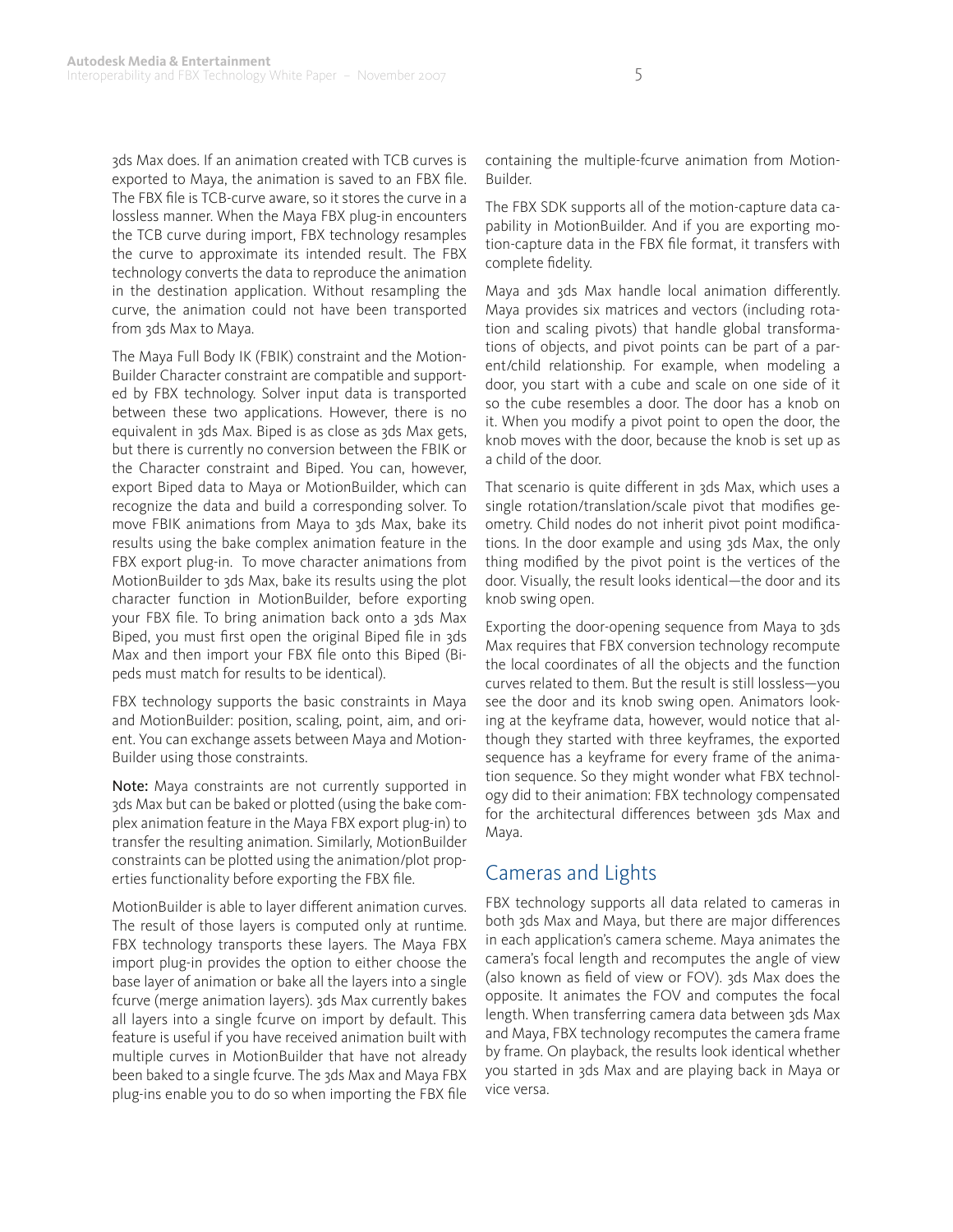For lights, FBX technology currently supports a subset common to MotionBuilder, 3ds Max, and Maya: spotlights, point lights, and area lights. FBX technology converts unsupported light types to their closest equivalent. For example, a 3ds Max photometric target area light is converted to a standard point light when the scene containing the photometric light is exported to an FBX file. Some environmental lights, such as mrSky, are replaced by a null. It is important to note that when the FBX plugin does a conversion of this sort, the FBX Warning Manager always notifies you. In this example, the messages displayed would read as follows:

- The following lights are not supported by the plug-in and will be exported as Point light: Area01. •
- The following lights are not supported by the plug-in and will not be exported: Sky01. •

Rendering attributes—render frame, environment, and mental ray® software settings—are not part of the asset exchange in FBX technology.

Visibility is supported by FBX technology, but the visibility scheme in 3ds Max is different from that of Maya. This means the interoperability functionality is different when the source application is 3ds Max and the destination application is Maya than it is the other way around. In Maya, if you turn off the visibility of a parent node, all of its children inherit its invisibility. So, for example, if you wanted to hide your entire character in Maya, you would simply turn off the visibility of the hips, making the entire character hierarchy—legs, arms, head, and so on (all children of the hips)—invisible. In 3ds Max, visibility is not passed from parent to children. Turning visibility off on the hips would only make the hips invisible in 3ds Max. In other words, although invisible in Maya, the character would be visible (without hips) in 3ds Max.

#### Embedded Files

Other file formats can be embedded in FBX files. FBX files can carry audio, video, 2D texture files, and so on. Virtually any file type can be embedded. MotionBuilder takes full advantage of this capability. Maya and 3ds Max take advantage of texture file embedding but do not handle embedded audio in the FBX file. With a single exception, files embedded in an FBX file are direct binary copies—the data in embedded files is unchanged.

The exception is texture files, which can be converted to TIFF files in two color spaces: RGB/RGBa and YUV. The 3ds Max and Maya FBX plug-ins give you the option to uncompress TIFF files for improved interoperability between applications. The FBX processing technology retains the original file format but embeds the TIFF version of the texture. When the file is reopened, it gets converted back to the original format if there is a function in the destination application to do so. If there is no such converter, the file remains in TIFF format. If you start with a JPEG file, on export the FBX technology creates a TIFF file in the YUV color space. If you start with a BMP file, on export FBX technology creates a TIFF file in the RGBa color space.

The current FBX SDK supports 12 file formats, including FBX ASCII/binary, OBJ, DXF™, 3DS, COLLADA, and custom properties. An example of the latter would be Custom Attributes created using the 3ds Max parameter editor.

### Summary

FBX technology and tools are constantly evolving. The engineers at Autodesk are constantly adding to its functionality and intelligence. User feedback is of vital importance in helping to ensure that the technology is moving in the right direction.

Each new version of FBX technology supports the most recent and the last two major releases of 3ds Max, Maya, and MotionBuilder software products. This is meant to accommodate pipelines that are locked down while engaged in two- or three-year production cycles. In addition, newer versions of the FBX plug-ins can read and save earlier versions of the FBX file format.

The FBX technology family of tools provides universal 3D asset interchange, helping to break through data compatibility barriers. FBX is a platform-independent file format that enables you to access legacy content after upgrading your pipeline to take advantage of the latest 3D tools; exchange digital assets with other studios whose pipelines are standardized on tools different from your own; and use multiple 3D tools to realize your creative vision in the most efficient manner possible.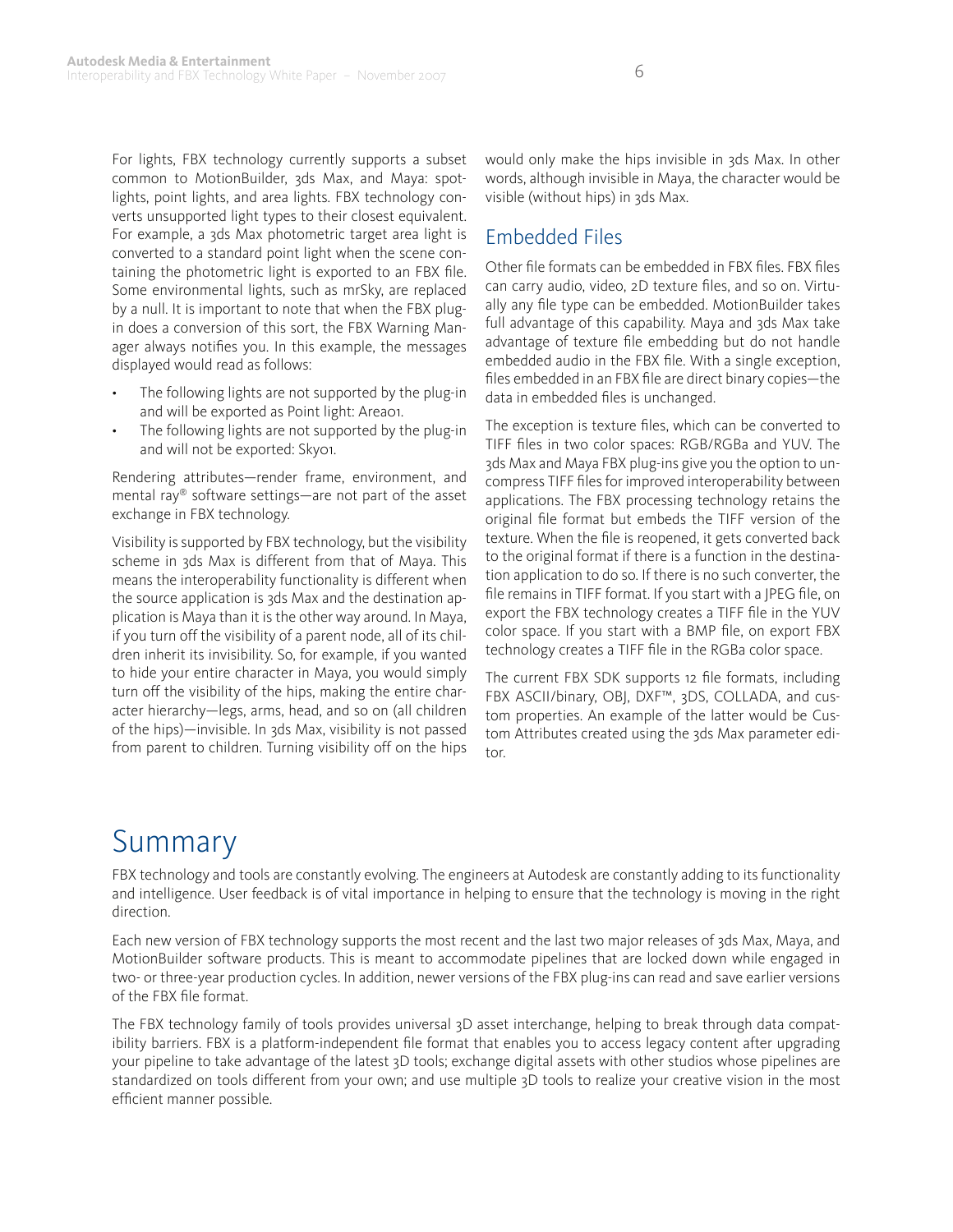## Appendix

#### The Three Levels of Interoperability

The most common misconception about FBX technology is that it enables you to exchange all data seamlessly between any applications. However, seamless data interchange is possible only if functionality and algorithms are identical in both the source and destination application. It is important to understand that the FBX plug-in rebuilds scenes from the source application using available functionality in the destination application.